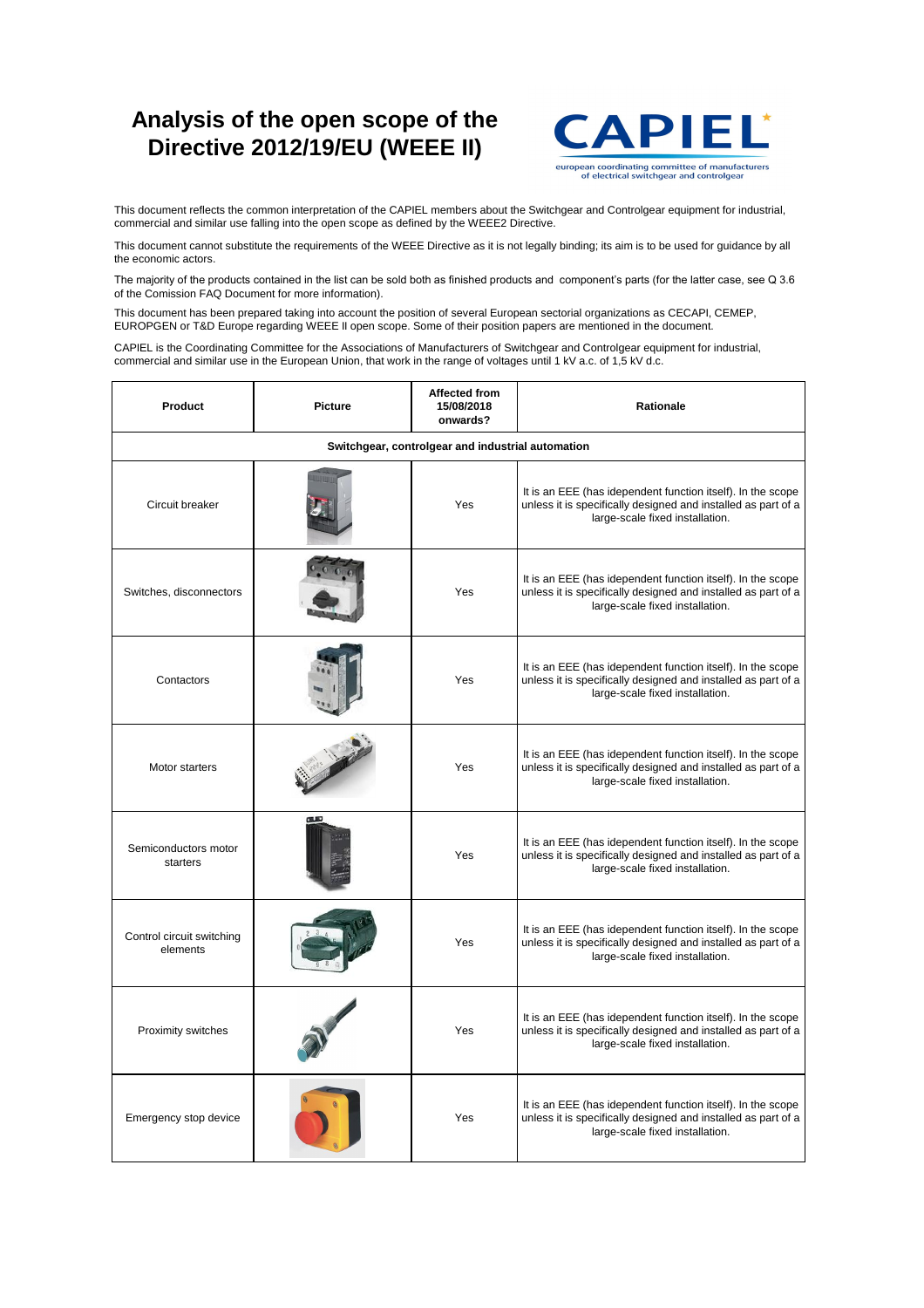| Flow rate switches                                              |  | Yes                        | It is an EEE (has idependent function itself). In the scope<br>unless it is specifically designed and installed as part of a<br>large-scale fixed installation. |
|-----------------------------------------------------------------|--|----------------------------|-----------------------------------------------------------------------------------------------------------------------------------------------------------------|
| <b>Terminal blocks</b>                                          |  | Yes                        | It is an EEE (has idependent function itself). In the scope<br>unless it is specifically designed and installed as part of a<br>large-scale fixed installation. |
| Programmable Logic<br>Control (PLC)                             |  | Yes                        | It is an EEE (has idependent function itself). In the scope<br>unless it is specifically designed and installed as part of a<br>large-scale fixed installation. |
| Fuse                                                            |  | <b>Yes</b>                 | It is an EEE (has idependent function itself). In the scope<br>unless it is specifically designed and installed as part of a<br>large-scale fixed installation. |
|                                                                 |  | <b>Electrical machines</b> |                                                                                                                                                                 |
| Power generator                                                 |  | <b>Yes</b>                 | It is an EEE. In some cases it can be considered as a<br>large-scale fixed installation. See EUROPGEN position<br>paper for more information.                   |
| <b>Generating set</b>                                           |  | <b>Yes</b>                 | It is an EEE. In some cases it can be considered as a<br>large-scale fixed installation. See EUROPGEN position<br>paper for more information.                   |
| Pump                                                            |  | Yes                        | It is an EEE (has idependent function itself). In the scope<br>unless it is specifically designed and installed as part of a<br>large-scale fixed installation. |
| Switchgear and controlgear assemblies and industrial enclosures |  |                            |                                                                                                                                                                 |
| <b>Empty enclosures</b>                                         |  | <b>No</b>                  | It is not an EEE.                                                                                                                                               |
| Panels                                                          |  | Depends                    | All finished EEE are in the scope, their producers or the<br>panel builder have to be responsible for reporting                                                 |
| <b>Busways</b>                                                  |  | Yes                        | It is an EEE. In the scope unless it is specifically designed<br>and installed as part of a large-scale fixed installation.                                     |
| <b>Earth rods</b>                                               |  |                            |                                                                                                                                                                 |
| <b>Earthing rod</b>                                             |  | <b>No</b>                  | It is not an EEE.                                                                                                                                               |
| Earthing plate                                                  |  | <b>No</b>                  | It is not an EEE.                                                                                                                                               |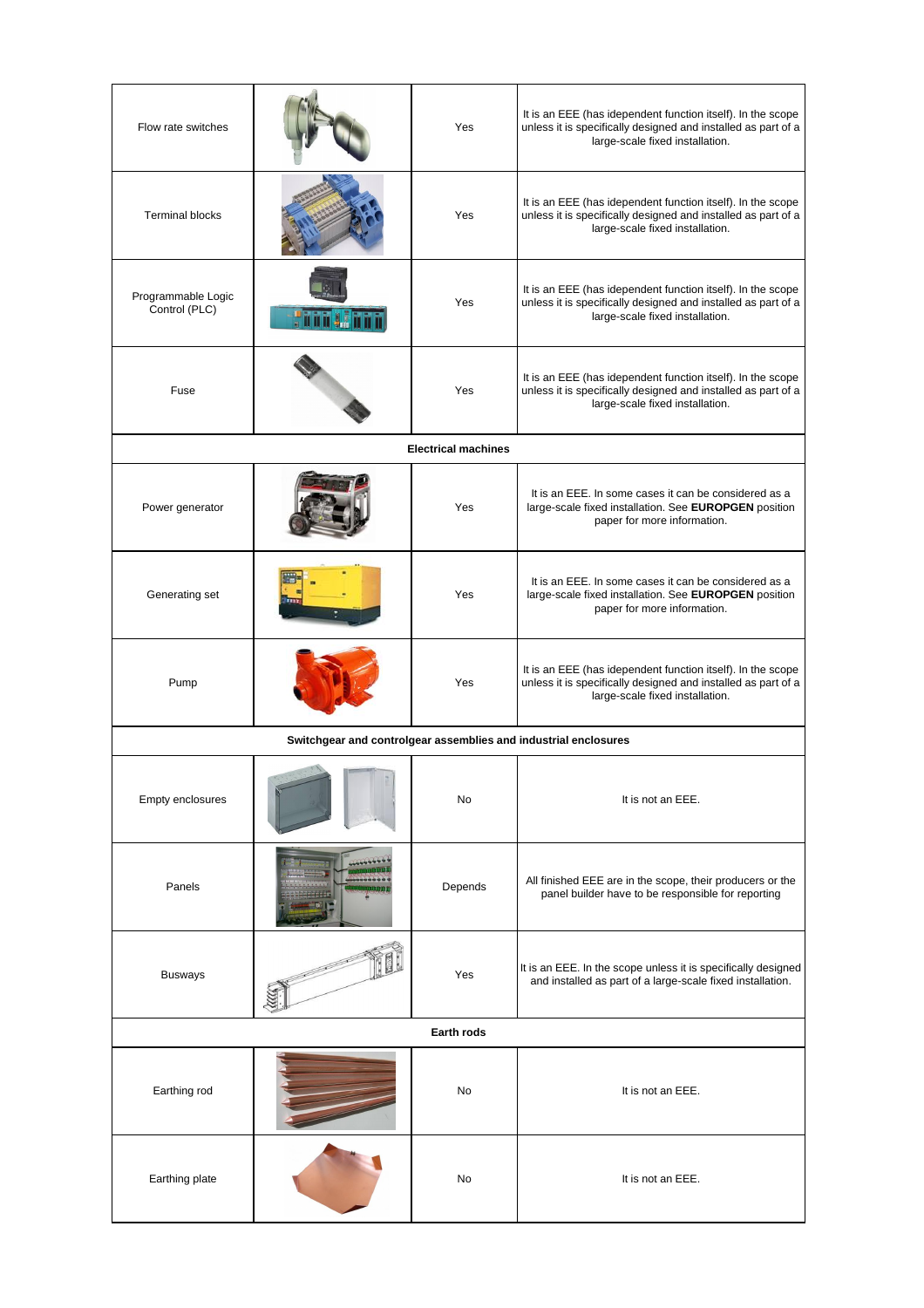| Low voltage transformers                                                               |                                                          |                                     |                                                                                                                                                                 |
|----------------------------------------------------------------------------------------|----------------------------------------------------------|-------------------------------------|-----------------------------------------------------------------------------------------------------------------------------------------------------------------|
| <b>Transformers</b>                                                                    |                                                          | Yes                                 | It is an EEE (has idependent function itself). In the scope<br>unless it is specifically designed and installed as part of a<br>large-scale fixed installation. |
| Power supply                                                                           |                                                          | <b>Yes</b>                          | It is an EEE (has idependent function itself). In the scope<br>unless it is specifically designed and installed as part of a<br>large-scale fixed installation. |
| Voltage stabilizer and step-<br>down light dimmer for street<br>lighting installations |                                                          | Yes                                 | It is an EEE (has idependent function itself). In the scope<br>unless it is specifically designed and installed as part of a<br>large-scale fixed installation. |
|                                                                                        |                                                          | <b>Meters</b>                       |                                                                                                                                                                 |
| <b>Utility electric Meter</b>                                                          |                                                          | Depends                             | Discrepancies among national enforcement Authorities<br>regarding the interpretation of 'specifically designed'<br>equipment.                                   |
| Secondary meter<br>(monophasic, triphasic,<br>active and reactive energy)              | Max 2221 94<br>Images<br>$\overline{0}$ , $\overline{0}$ | Yes                                 | It is an EEE (has idependent function itself). In the scope<br>unless it is specifically designed and installed as part of a<br>large-scale fixed installation. |
| Netwotk analyser                                                                       |                                                          | Yes                                 | It is an EEE (has idependent function itself). In the scope<br>unless it is specifically designed and installed as part of a<br>large-scale fixed installation. |
| Load-shedding equipment                                                                |                                                          | <b>Yes</b>                          | It is an EEE (has idependent function itself). In the scope<br>unless it is specifically designed and installed as part of a<br>large-scale fixed installation. |
|                                                                                        |                                                          | <b>Industrial plugs and sockets</b> |                                                                                                                                                                 |
| Plug                                                                                   |                                                          | Yes                                 | It is an EEE, in the scope.                                                                                                                                     |
| Socket-outlet                                                                          |                                                          | <b>Yes</b>                          | It is an EEE, in the scope.                                                                                                                                     |
| Plug for electric vehicle<br>(Type I)                                                  |                                                          | Yes                                 | It is an EEE (has idependent function itself). In the scope<br>unless it is specifically designed and installed as part of a<br>large-scale fixed installation. |
| Plug for electric vehicle<br>(Type 2)                                                  |                                                          | <b>Yes</b>                          | It is an EEE (has idependent function itself). In the scope<br>unless it is specifically designed and installed as part of a<br>large-scale fixed installation. |
| Plug for electric vehicle<br>(Type 3)                                                  |                                                          | Yes                                 | It is an EEE (has idependent function itself). In the scope<br>unless it is specifically designed and installed as part of a<br>large-scale fixed installation. |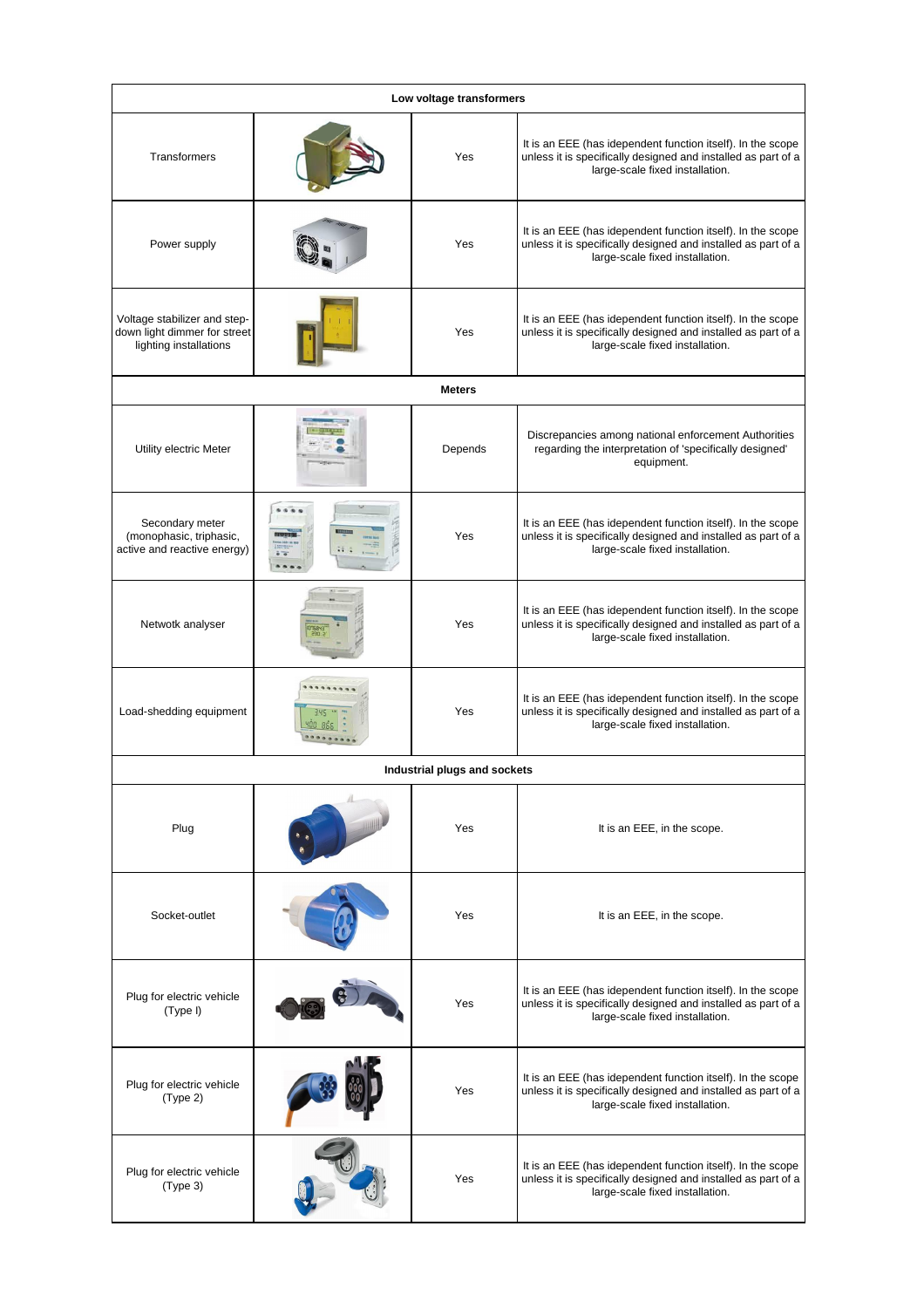| Combo plug and socket-<br>outlet          |                                                         | Yes                     | It is an EEE (has idependent function itself). In the scope<br>unless it is specifically designed and installed as part of a<br>large-scale fixed installation.                                                                    |
|-------------------------------------------|---------------------------------------------------------|-------------------------|------------------------------------------------------------------------------------------------------------------------------------------------------------------------------------------------------------------------------------|
| EV charger device                         |                                                         | Yes                     | It is an EEE (has idependent function itself). In the scope<br>unless it is specifically designed and installed as part of a<br>large-scale fixed installation.                                                                    |
|                                           | Uninterruptible Power Supply (UPS), energy accumulators |                         |                                                                                                                                                                                                                                    |
| Uninterruptible Power<br>Supply (UPS)     |                                                         | Yes                     | Its an EEE. UPSs above or equal 375 kVA are large scale<br>fixed installation and not in the scope of WEEE. UPSs<br>below 375 kVA are in the scope of WEEE Directive. See<br><b>CEMEP</b> UPS position paper for more information. |
| Electric energy accumulator<br>or storage |                                                         | <b>Yes</b>              | It is an EEE (has idependent function itself). In the scope<br>unless it is specifically designed and installed as part of a<br>large-scale fixed installation.                                                                    |
|                                           |                                                         | <b>Electronic trips</b> |                                                                                                                                                                                                                                    |
| Time relay                                |                                                         | Yes                     | It is an EEE (has idependent function itself). In the scope<br>unless it is specifically designed and installed as part of a<br>large-scale fixed installation.                                                                    |
| Motor protection switch                   |                                                         | Yes                     | It is an EEE (has idependent function itself). In the scope<br>unless it is specifically designed and installed as part of a<br>large-scale fixed installation.                                                                    |
| <b>Starter</b>                            |                                                         | Yes                     | It is an EEE (has idependent function itself). In the scope<br>unless it is specifically designed and installed as part of a<br>large-scale fixed installation.                                                                    |
|                                           |                                                         | <b>Capacitor Banks</b>  |                                                                                                                                                                                                                                    |
| Power capacitors bank                     | E                                                       | Depends                 | All finished EEE are in the scope, producers of finished<br>equipment have to be responsible for reporting                                                                                                                         |
| <b>Gas detectors</b>                      |                                                         |                         |                                                                                                                                                                                                                                    |
| <b>Gas detector</b>                       | ш                                                       | Yes                     | It is an EEE (has idependent function itself). In the scope<br>unless it is specifically designed and installed as part of a<br>large-scale fixed installation.                                                                    |
| Center for gas detection                  |                                                         | Yes                     | It is an EEE (has idependent function itself). In the scope<br>unless it is specifically designed and installed as part of a<br>large-scale fixed installation.                                                                    |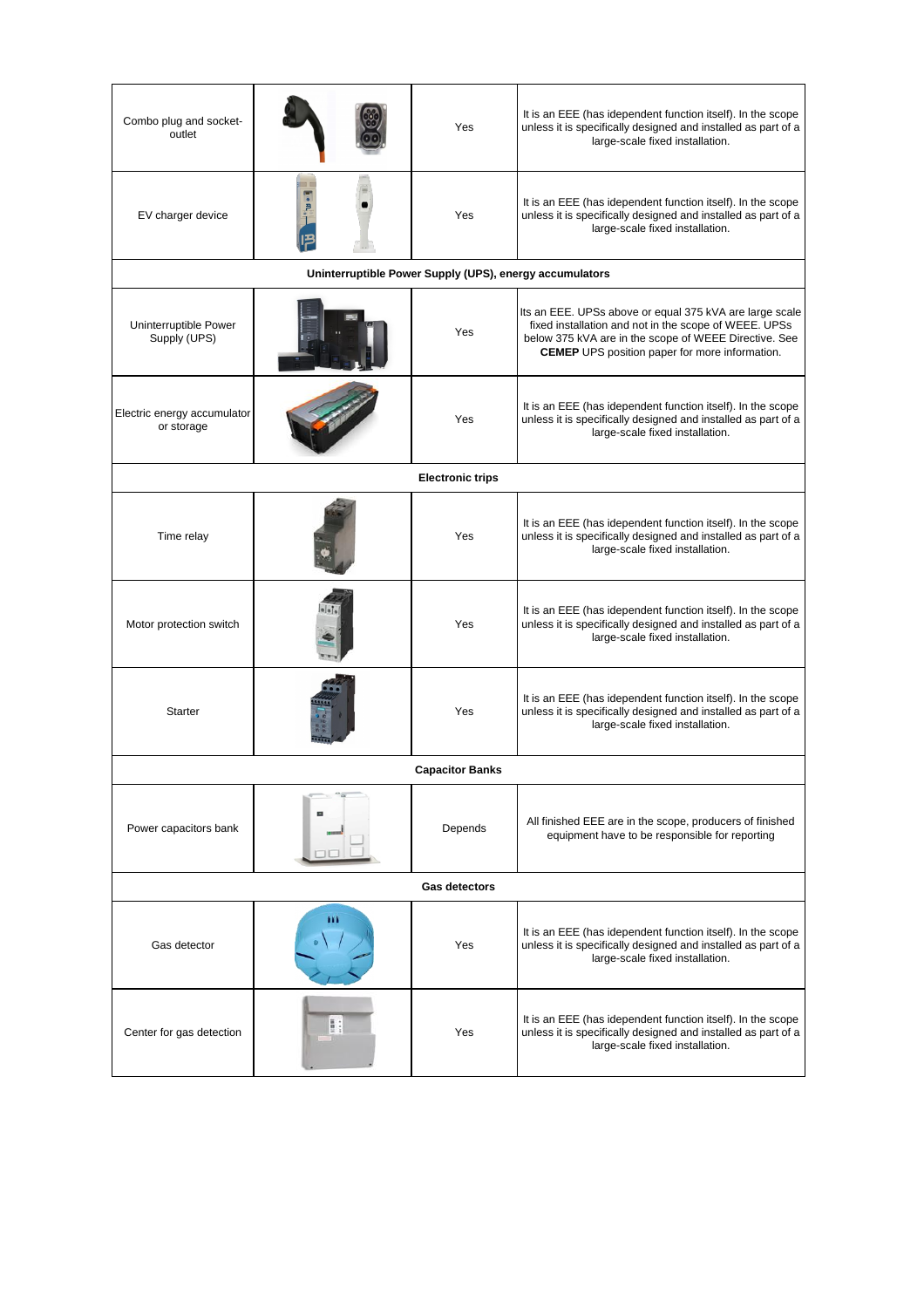| <b>ATEX equipment</b>                                                                                                          |                                           |                                                   |                                                                                                                                                                                     |
|--------------------------------------------------------------------------------------------------------------------------------|-------------------------------------------|---------------------------------------------------|-------------------------------------------------------------------------------------------------------------------------------------------------------------------------------------|
| Detector for flammable<br>gases                                                                                                |                                           | <b>Yes</b>                                        | It is an EEE (has idependent function itself). In the scope<br>unless it is specifically designed and installed as part of a<br>large-scale fixed installation.                     |
| Electrical apparatus used<br>for the direct detection and<br>direct concentration<br>measurement of toxic<br>gases and vapours |                                           | <b>Yes</b>                                        | It is an EEE (has idependent function itself). In the scope<br>unless it is specifically designed and installed as part of a<br>large-scale fixed installation.                     |
| Gas detectors for toxic and<br>combustible gases or<br>vapours or oxygen                                                       |                                           | Yes                                               | It is an EEE (has idependent function itself). In the scope<br>unless it is specifically designed and installed as part of a<br>large-scale fixed installation.                     |
|                                                                                                                                |                                           | <b>Converters, inverters and frequency drives</b> |                                                                                                                                                                                     |
| Converter                                                                                                                      |                                           | Yes                                               | It is an EEE (has idependent function itself). In the scope<br>unless it is specifically designed and installed as part of a<br>large-scale fixed installation.                     |
| Inverter                                                                                                                       |                                           | Yes                                               | It is an EEE (has idependent function itself). In the scope<br>unless it is specifically designed and installed as part of a<br>large-scale fixed installation.                     |
| <b>Frequency converter</b>                                                                                                     |                                           | Yes                                               | It is an EEE (has idependent function itself). In the scope<br>unless it is specifically designed and installed as part of a<br>large-scale fixed installation.                     |
|                                                                                                                                |                                           | Distribution and transmission network equipment   |                                                                                                                                                                                     |
| Protection, control and<br>metering equipment for<br>electrical distribution<br>network                                        |                                           | Depends                                           | Discrepancies among national enforcement Authorities<br>regarding the interpretation of 'specifically designed'<br>equipment. See T&D Europe position paper for more<br>information |
| Protection, control and<br>metering equipment for<br>electrical trasmission<br>network                                         |                                           | Depends                                           | Discrepancies among national enforcement Authorities<br>regarding the interpretation of 'specifically designed'<br>equipment. See T&D Europe position paper for more<br>information |
| Protection, control and<br>metering equipment for<br>substation electrical power<br>machines                                   | $\frac{1}{2}$ $\frac{1}{2}$ $\frac{1}{2}$ | Depends                                           | Discrepancies among national enforcement Authorities<br>regarding the interpretation of 'specifically designed'<br>equipment. See T&D Europe position paper for more<br>information |
| Industrial relays for<br>electrical distribution<br>network                                                                    | <b>TENNET</b>                             | Depends                                           | Discrepancies among national enforcement Authorities<br>regarding the interpretation of 'specifically designed'<br>equipment. See T&D Europe position paper for more<br>information |
| Substation control and<br>communication devices                                                                                | <b>TIRLIRIRIRI</b><br>$\blacksquare$      | <b>Depends</b>                                    | Discrepancies among national enforcement Authorities<br>regarding the interpretation of 'specifically designed'<br>equipment. See T&D Europe position paper for more<br>information |
| Intelligent data<br>concentrators for<br>substations                                                                           |                                           | Depends                                           | Discrepancies among national enforcement Authorities<br>regarding the interpretation of 'specifically designed'<br>equipment. See T&D Europe position paper for more<br>information |